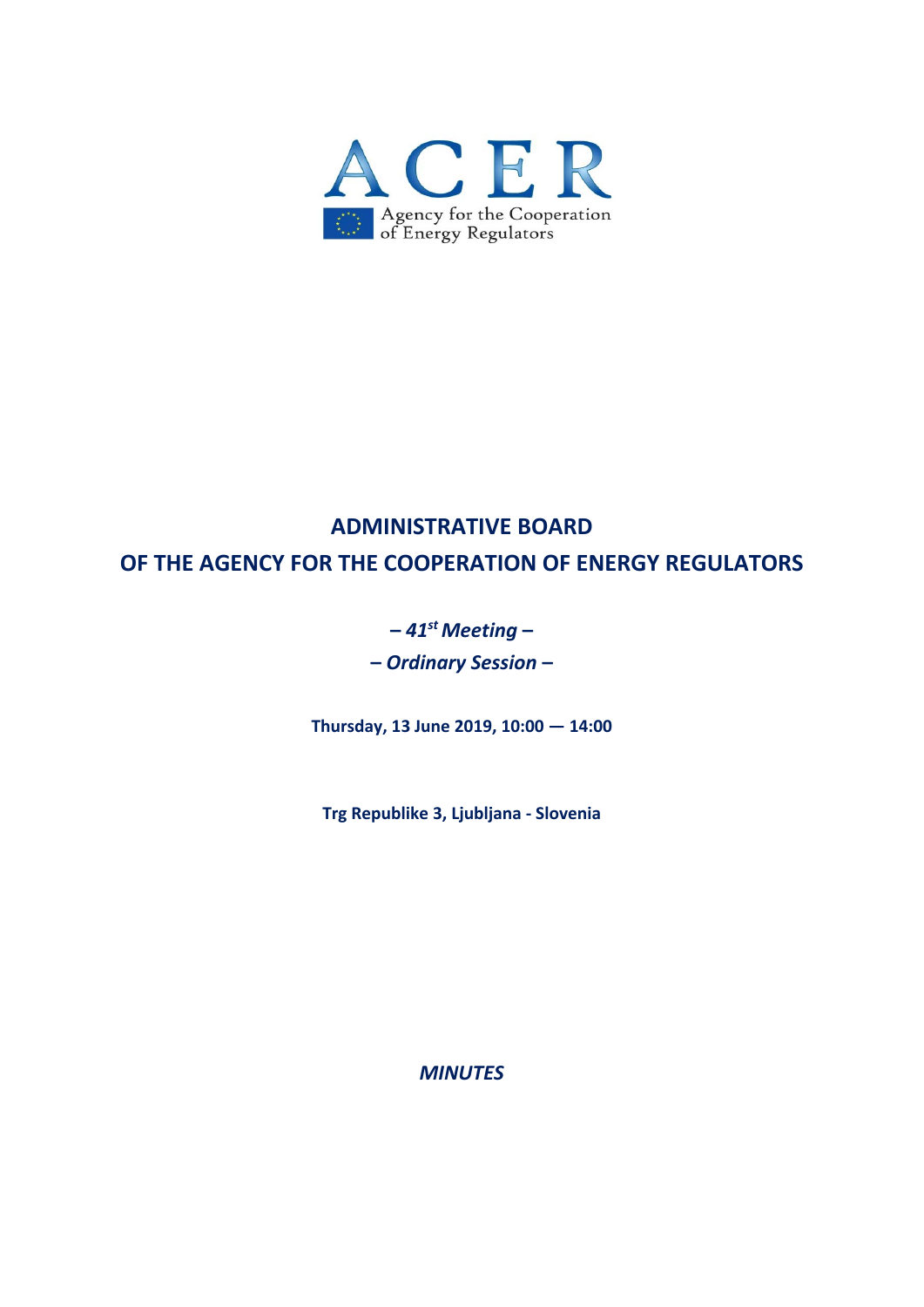

## **I. LIST OF ATTENDEES**

The following Members and Alternates of the Administrative Board were present at the meeting:

| Dr Romana JORDAN,      | Chair     | Dr Jochen PENKER,     | Vice-Chair |
|------------------------|-----------|-----------------------|------------|
| Ms Edit HERCZOG,       | Member    | Mr Martin HANSEN,     | Member     |
| Mr Edmund HOSKER,      | Member    | Mr Michel THIOLLIERE, | Member     |
| Mr Jurijs SPIRIDONOVS, | Member    | Mr Florian ERMACORA,  | Alternate  |
| Mr Ľubomír KUCHTA,     | Alternate | Mr Pawel PIKUS,       | Alternate  |
| Mr Diego VAZQUEZ,      | Alternate | Mr Georgios SHAMMAS,  | Alternate  |
| Prof Uwe LEPRICH,      | Alternate | Ms Britta THOMSEN,    | Alternate  |

Mr Florian ERMACORA submitted the proxy of Ms Anne MONTAGNON and Mr Dominique RISTORI.

Mr Alberto POTOTSCHNIG (*Director ad interim*) and Ms Clara POLETTI (*Chair of the Board of Regulators*) were present at the meeting, acting as observers.

Ms Olga BORISSOVA (*Head of Administration*), acting as adviser, was present for the discussion of Items 7 and 11 of the Agenda.

Mr Volker ZULEGER (*Head of the MIT Department*), acting as adviser, were present for the discussion of Item 6 of the Agenda.

The secretariat was provided by the Agency.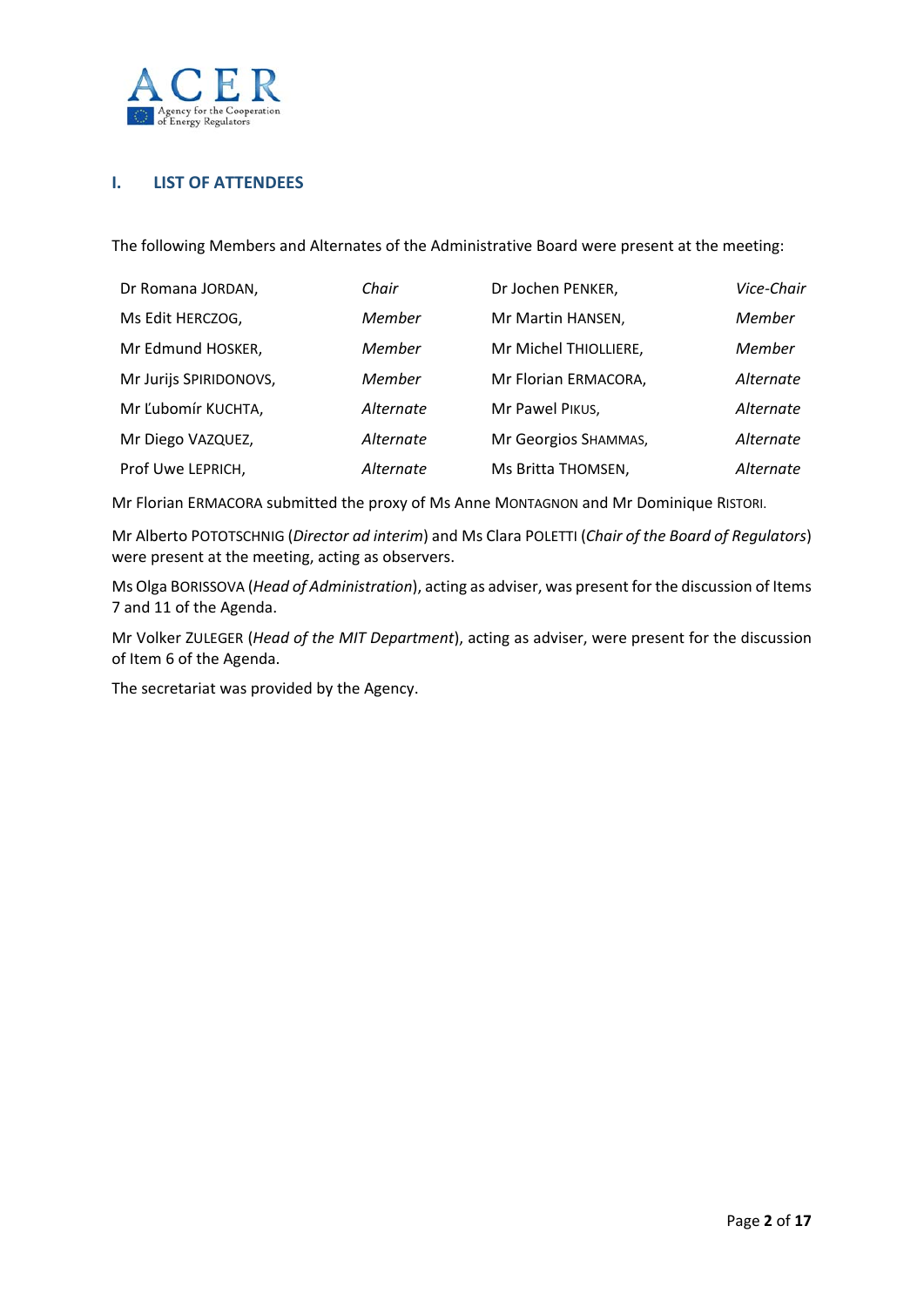

#### **II. SUMMARY OF CONCLUSIONS OF THE 36th MEETING OF THE ADMINISTRATIVE BOARD**

At the 41<sup>st</sup> meeting, the Administrative Board:

- (1) expressed satisfaction for the interim results of the review of the declarations of interests and information provided by the Members and Alternates of the Administrative Board, showing the absence of interest that could be considered critical in line with Decision No 02/2015 of the Administrative Board laying down the policy for the Agency on the prevention and management of conflicts of interest;
- (2) expressed concerns for the lack of adequate human resources despite the increase in tasks, the complexity of deliverables and the urgency under which the Agency will need to act to implement the Clean Energy Package;
- (3) declared urgency for the adoption via written procedure of the Financial Regulation of the Agency;
- (4) adopted, by unanimity, the Consolidated Annual Activity Report for the Year 2018;
- (5) adopted, by unanimity, Decision No. 7/2019 on the replacement of No. 1 Member as Reporting Officers for the annual appraisal of the performance of Mr Pototschnig;
- (6) adopted, by unanimity, Opinion No 1/2019 endorsing the final accounts of the Agency for the financial year 2018;
- (7) concluded that documents submitted to the Administrative Board later than 15 calendar days prior to the meeting shall be tabled for discussion only to further subject to written procedure should the conditions of urgency be met.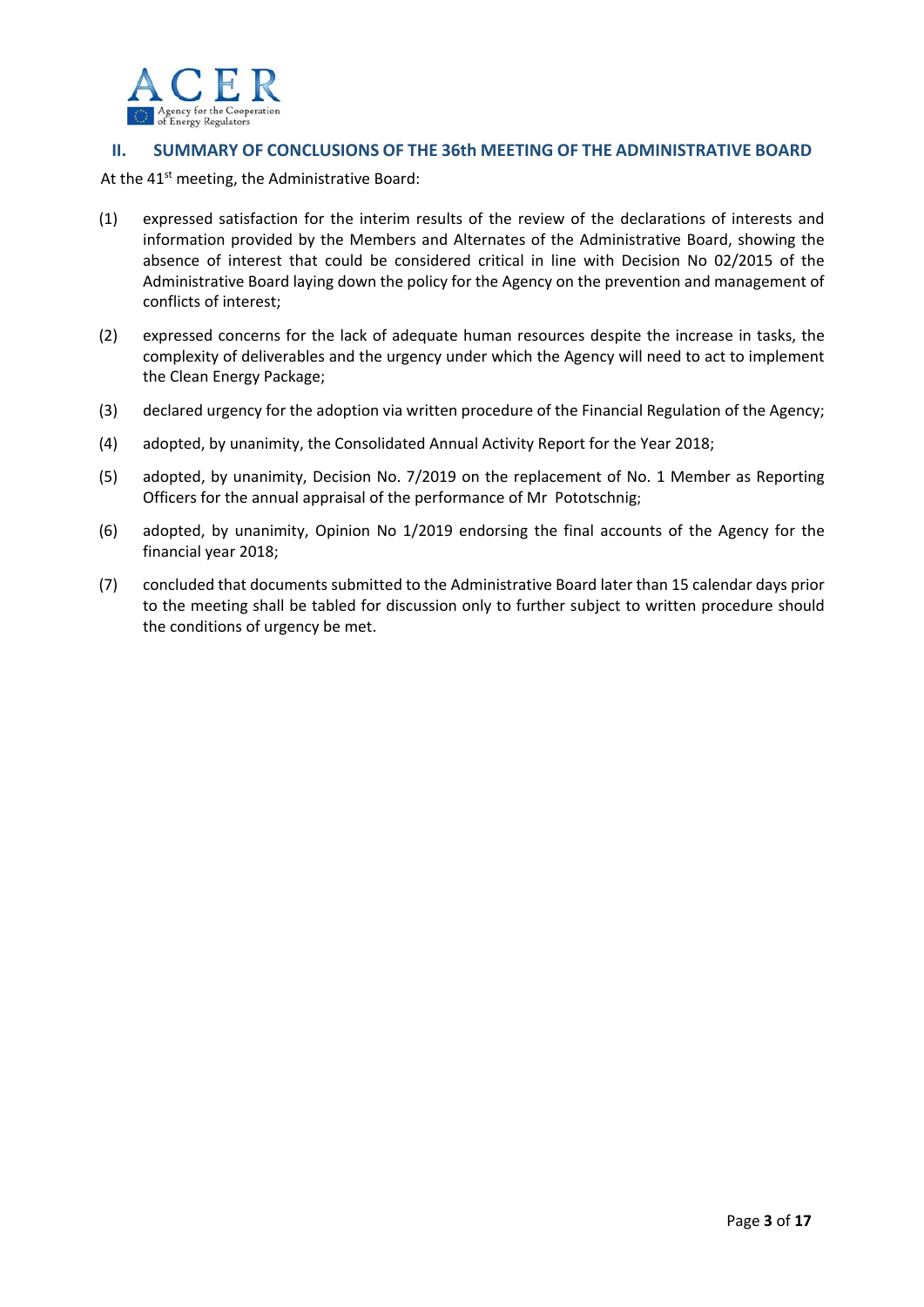

#### **III. MINUTES**

#### **SESSION I**

#### *SECTION I – OPENING*

The 41<sup>st</sup> meeting of the Administrative Board of the Agency for the Cooperation of Energy Regulators was convened in ordinary session on 13 June 2019. The meeting started at 10 hours.

The Chair invited the present Members and Alternates of the Administrative Board to declare any actual or potential interest that could be considered prejudicial to their independence with respect to the items on the agenda. No relevant interest was declared.

# **(1)** *Approval of the Agenda*

The Agenda of the 41<sup>st</sup> meeting of the Administrative Board was approved as follows:

|                                     | <b>Agenda Topics</b>                                                                                                                 |                  | <b>Documents</b> | Rapporteur          |
|-------------------------------------|--------------------------------------------------------------------------------------------------------------------------------------|------------------|------------------|---------------------|
| <b>Opening</b>                      |                                                                                                                                      |                  |                  | 10.00               |
| (1)                                 | Approval of the Agenda - Declaration of Interest and<br>Report on Review of Dol and DoC - Administrative<br>Board                    | Doc. A           | for approval     | The Chair           |
| (2)                                 | Minutes of the 39 <sup>th</sup> Meeting<br>Minutes of the 40 <sup>th</sup> Meeting                                                   | Doc. A<br>Doc. B | for approval     | The Chair           |
| <b>Items for Reporting</b><br>10.20 |                                                                                                                                      |                  |                  |                     |
| (3)                                 | Report on decisions by written procedure and by<br>delegation                                                                        | Doc. A<br>Doc. B | for information  | The Chair           |
| (4)                                 | Report on Agency's developments and<br><b>Budget</b><br>Implementation                                                               |                  | oral update      | Director ad interim |
| (5)                                 | Report on the activities of the Board of Regulators                                                                                  | $\sim$           | oral update      | <b>BoR Chair</b>    |
| (6)                                 | Report on the Action Plan following the IAS Audit on<br>Information Security at the Agency and in the "REMIT"<br>domain- Action Plan | Doc. A<br>Doc. B | for information  | Director ad interim |
| <b>Items for Decision</b><br>11.20  |                                                                                                                                      |                  |                  |                     |
| (7)                                 | Decision on the Financial Regulation of the Agency for<br>the Cooperation of Energy Regulators                                       | Doc. A           | for adoption     | Director ad interim |
| (8)                                 | Outside Activities - Mr Pototschnig                                                                                                  | Doc. A           | for adoption     | The Chair           |
| (8.1)                               | Amendment of Decision No 2/2019 and replacement of<br>No 1 Reporting Officer for the appraisal of Mr<br>Pototschnig                  | Doc. A           | for adoption     | The Chair           |
| <b>Items for Adoption</b><br>11.40  |                                                                                                                                      |                  |                  |                     |
| (9)                                 | Consolidated Annual Activity Report - Year 2018                                                                                      | Doc. A           | for adoption     | Director ad interim |
| (10)                                | Opinion on the final accounts of the Agency for the<br>financial year 2018                                                           | Doc. A           | for adoption     | Director ad interim |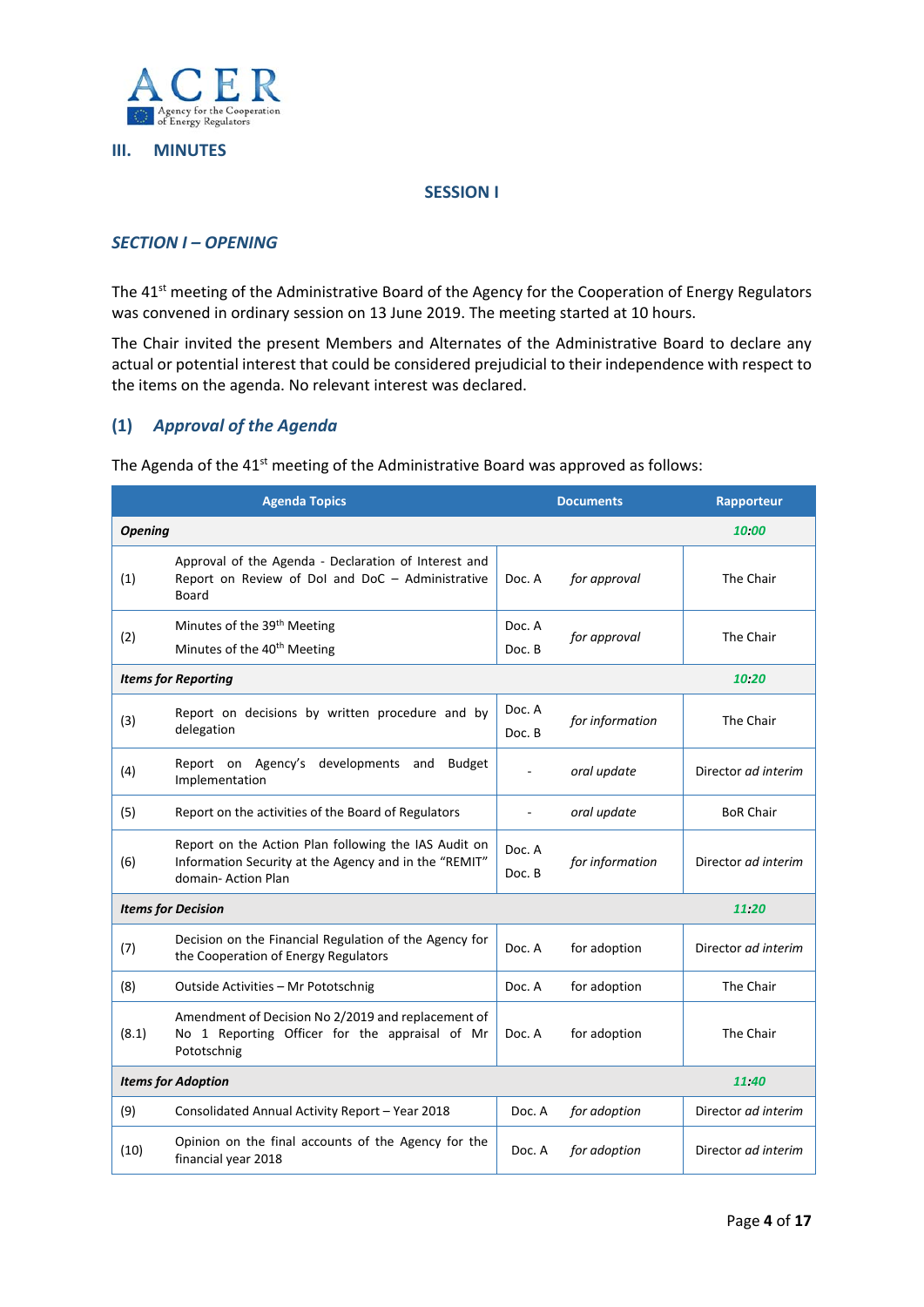

| <b>Items for Information</b>  |                                                                                                                                        |             | 12.00                                 |
|-------------------------------|----------------------------------------------------------------------------------------------------------------------------------------|-------------|---------------------------------------|
| (11)                          | Joint proposal from the Director and the BoR on the<br>establishment of Agency's Working Groups and their<br><b>Rules of Procedure</b> | oral update | Director ad interim                   |
| <b>Items for Discussion</b>   | 12.20                                                                                                                                  |             |                                       |
| (12)                          | Report on the risks of failure of the Agency due to the<br>shortage of human resources after the Clean Energy<br>Package               | oral update | Director ad interim                   |
| (13)                          | Procedure for the selection of the Director of the<br>Agency                                                                           | oral update | The Chair &<br>European<br>Commission |
| <b>AOB and End of Meeting</b> |                                                                                                                                        |             | 14:00                                 |

The Chair reported that the review of the Declaration of Interests of the Members and Alternates of the Administrative Board has not been finalised.

The Chair briefly recalled that Decision No 02/2015 of the Administrative Board establishes three levels of risks: Level 1 – where no relevant interest is detected; Level 2 -- where a relevant interest (e.g. in the energy sector) exists, but which does not have any (and, for the year following the declaration, is not expected to have any) direct influence on the decision‐making process of the Board or which is not directly impacted by the Board's decision‐making process; and Level 3 – where instead there is an interest pertaining directly to the field of competence of the Board.

The Review Panel, after reviewing the declarations of interests and information provided by the Members and Alternates, did not detect any interest that could be considered critical (level 3). However, the Review Panel considered necessary to request additional information to a Member to complete the assessment.

The Chair also reported that the review of the Declaration of Interest of the Director of the Agency did not revealed any major interest, with the sole exception of the collaboration of the Director with the Florence School of Regulation, collaboration which is authorised by the Administrative Board itself.

As regards the Board of Regulators, the BoR Chair reported that, based on the assessment of the information provided, – no conflicts of interest was identified by the relevant review panel. Where potential or perceived interests were declared and considered by the Review Panel to be potentially relevant primarily to the NRA, the BoR Chair wrote to the respective NRA to note that the Panel had reviewed the declaration and she was satisfied that the relevant national procedures would be sufficient to manage any potential conflict. This was the case for one of the submissions.

# **(2)** *Adoption of the Minutes of 39th and 40th Meeting of the Administrative Board*

The Chair went through the conclusions of the 39<sup>th</sup> and 40<sup>th</sup> meetings of the Administrative Board, confirming the achievement of the outstanding actions with the exception of the submission to the Administrative Board of two reports to be reported to the next meeting.

The Chair further reported that, by the closing date for comments, the Agency did not receive comments on the minutes of both meetings.

*Conclusion*: The Administrative Board adopted, by unanimity, the minutes of the 39<sup>th</sup> and 40<sup>th</sup> meeting of the Administrative Board.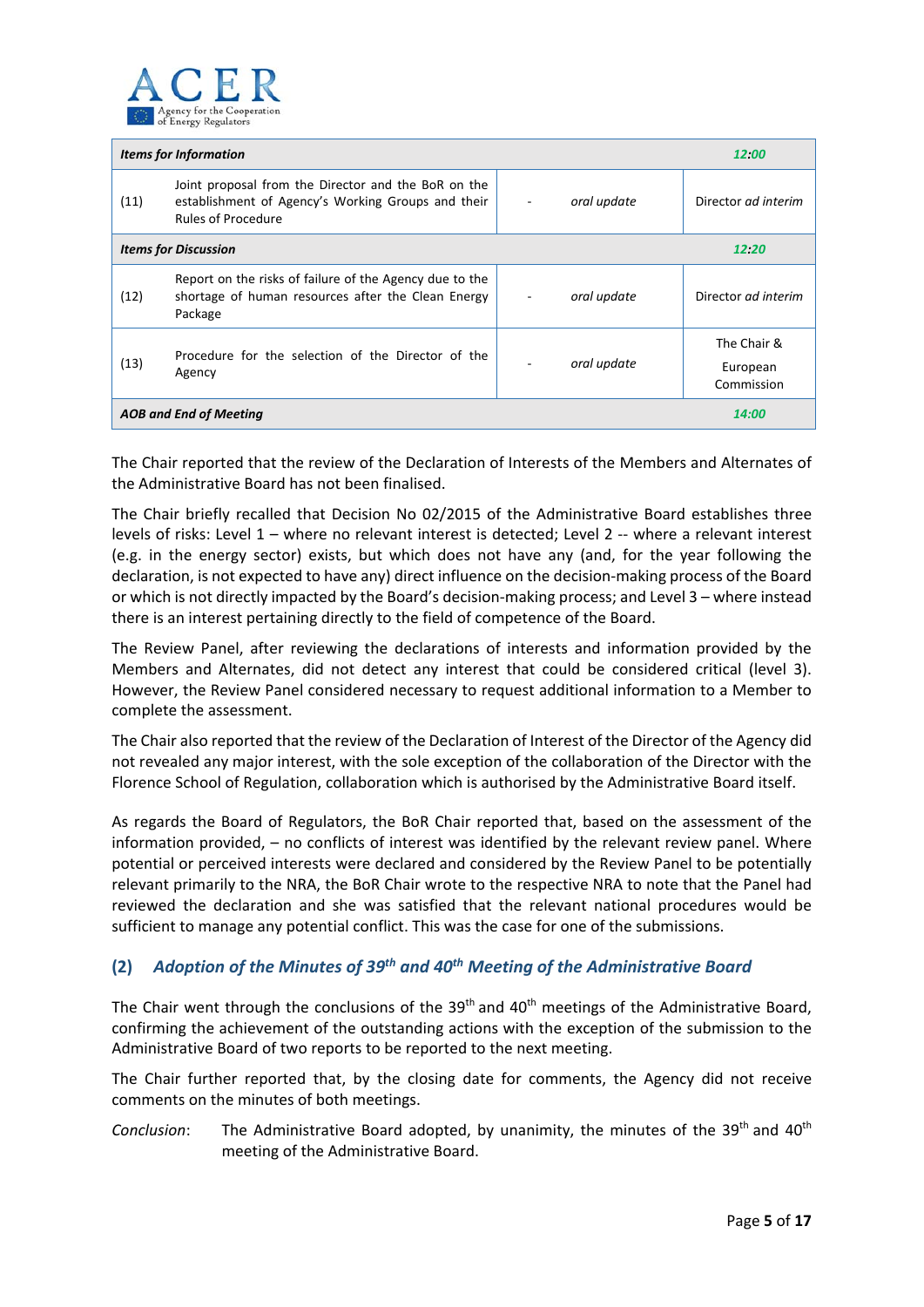

## *SECTION II ‐ REPORTING*

#### **(3)** *Report on the decisions adopted by delegation and by written procedure*

The Chair reported about the adoption of two decisions by written procedure after the 40<sup>th</sup> Meeting of the Administrative Board. In particular, on 21 March 2019, the Administrative Board adopted, by unanimity, the following two decisions:

- ‐ Decision No 5/2019 on the estimate of revenue and expenditure and the establishment plan of the Agency for the Cooperation of Energy Regulators for the financial year 2020; and
- Decision No 6/2019 on the Anti-fraud strategy for the Agency for the Cooperation of Energy Regulators, establishing an action plan for the years 2019‐2022.

The Decisions were adopted via written procedure, pursuant to Decision No 03/2010 of the Administrative Board of the Agency for the Cooperation of Energy Regulators of 6 May 2010 on the Rules of Procedures of the Administrative Board, and, in particular, Article 9(2) thereof.

*Conclusion:* The Administrative Board took note of the adoption of Decision No 5/2019 and Decision No 6/2019 via written procedure.

# **(4)** *Report on Agency's developments, budget implementation, Audit Results, and the regulatory activity*

#### **4.1**  *Human Resources*

As regards the Agency's human resources, the Director *ad interim*  presented the latest statistics identifying the number of staff members subdivided by contract type and amounting to 120 FTEs, 2 of whom in the Brussel's office of the Agency. The Director *ad interim* highlighted that the Agency, in terms of human resources needed, is equipped with just 80% of its requirements to fulfil its mandate. This situation is even more dramatic considered that SNEs positions are becoming less attractive and 20% of the available resources is covered through traineeship agreements and interim agency workers, which cannot provide the necessary level of expertise to face the increasing number of tasks assigned to the Agency by the Clean Energy Package, which is about to enter into force.

The Director *ad interim* further reported on the efforts put in place by the Agency to ensure a timely filling of the posts assigned to the Agency for the year 2019 and 2020.

The Director *ad interim* provided details on the reclassification procedure for the year 2019 and the competency framework project to assess the competences needed within the Agency and the foreseen deployment of SYSPER, the Commission's tool for the management of human resources.

The Director *ad interim* also provided an overview of the incoming general implementing provisions of the Staff Regulations to be adopted by the Administrative Board at the next meeting.

The Director *ad interim* concluded by updating the Administrative Board on the establishment of the European School in Ljubljana, which has been finally accredited and it is attracting more and more pupils since the start of its operations. The European School will be offering a complete primary educational cycle (classes  $P1 - P5$ ) starting from the school year 2019-2020. The secondary educational cycle  $(S1 - S7)$  is foreseen to be first offered in the school year 2020-2021 (complete secondary cycle is planned for the school year 2023-2024).

# **4.2** *Internal Control Mid‐term Assessment, Implementation of the Anti‐Fraud Strategy, Implementation of the Action Plan following the Staff Engagement Survey, and the IAS Audit on the HRM and IT functions of the Agency*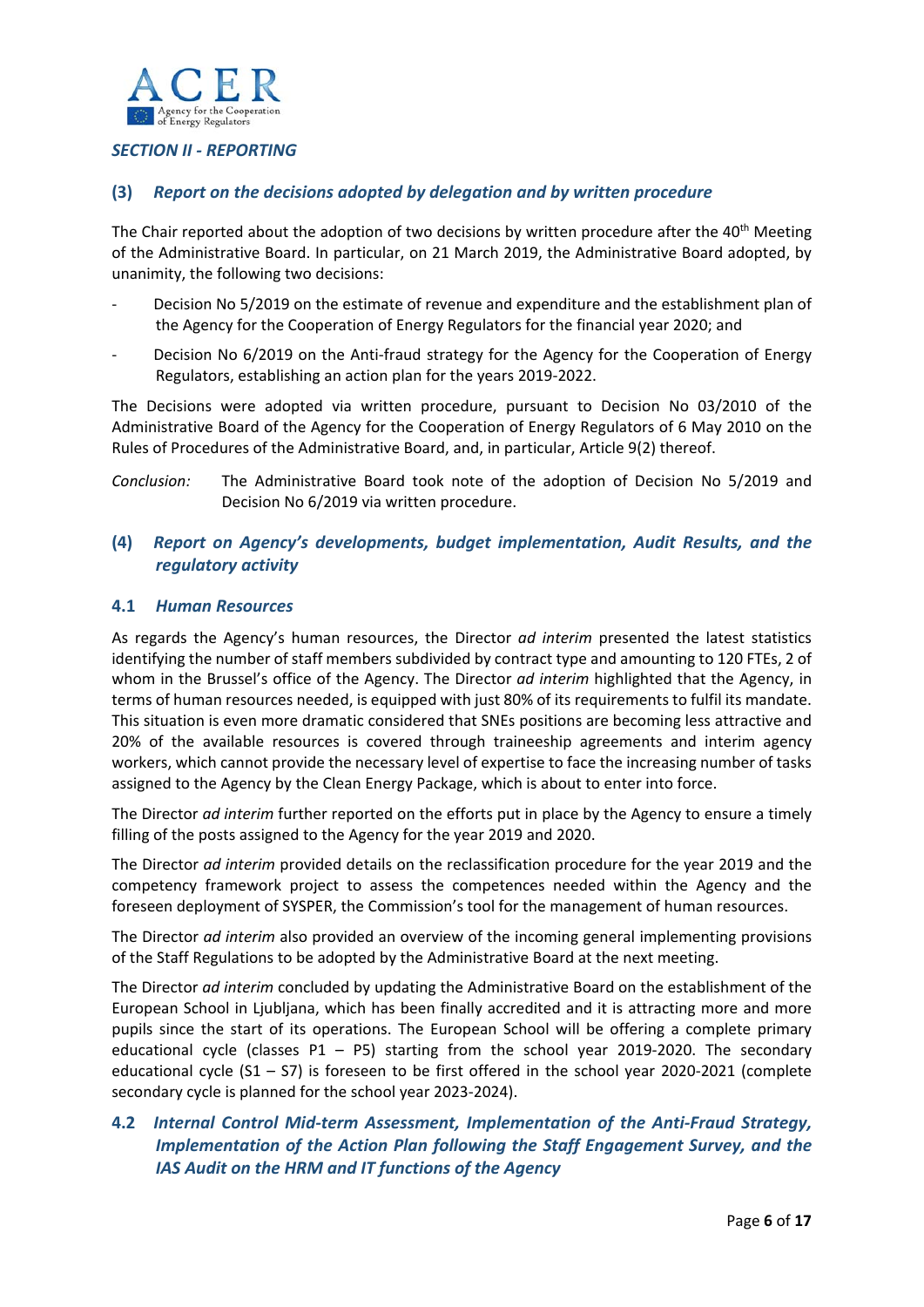

The Director *ad interim* recalled that the Administrative Board adopted at its December meeting the new Internal Control Framework of the Agency with Decision No 17/2018. In light of that, in the course of May 2019, the Agency performed a mid-term review revealing the absence of difficulties in achieving the targets by year‐end, signalled by 72 % of the targets already achieved and no major or critical deficiency identified.

The Director *ad interim* provided also a detailed overview of the measures put in place by the Agency to ensure a timely implementation of the action plan following the entry into force of the Decision No 6/2019 for the Administrative Board on the Anti‐Fraud strategy of the Agency.

The Director *ad interim* concluded by reporting in detail on the action plan adopted by the management of the Agency to address the results of the Staff engagement survey of March 2018. In particular, he reported that 23 out of the 30 actions were implemented by 20 May 2019, while the remained 7 actions are on‐going.

Finally, the Director *ad interim* reported on the implementation of the action plan adopted by the Agency following the IAS audit on the HRM function and IT security at the Agency.

As regards the HRM function, the Director *ad interim* stressed that two "very important" recommendations (on Recruitment and management of CoI and on Appraisal and reclassification exercises) have been fully implemented. The measures put in place were also further tested with an on‐site follow‐up audit performed on 8‐10 April. The critical recommendation was also downgraded to "very important", to reflect progress in the implementation of the action plan. Finally, the Director *ad interim* reported that one "very important" recommendation (on Guidelines, document management, job descriptions and sharing of information) and two " important" recommendations (on Setup and management of the HR function and on Planning of resources and monitoring) are due to be implemented in Q3‐Q4 2019.

As regards the implementation of the Action Plan following the IAS Audit on IT security in ACER and Information Security in the "REMIT" domain, approved by the IAS on 11 March 2019, the Director stressed that the recommendations on the implementation of the Information Security policy and on IT security governance have been already partially implemented. The Director *ad* interim clarified that two recommendations are expected to be addressed by Q3 2019 and Q2 2020 respectively. The Director *ad interim* concluded by highlighting that the implementation of all other six important recommendations is ongoing.

## **4.3** *Budget Implementation*

As regards the Budget Implementation for the year 2019, the Director *ad interim*  reported that commitments for C1 appropriations reached 82.86% (target 95%) while C1 payments reached 30.66% (target 75%). As regards the C8 appropriations, payments reached 55.21% (target 95%).

With regard to C8 appropriations, the Director *ad interim* warned the Administrative Board about the possibility of not reaching the target due to the inability of contractors to deliver, both according to the timing of the contract and in relation to the overall quality of the deliverables. The Director *ad interim* alerted the Administrative Board about the consequences of not meeting the target, with a penalisation of the Agency of a 2% cut of the budget.

The Director *ad interim* also reported on the preliminary observations of the European Court of Auditors on the accounts for the year 2018, highlighting the legality and regularity of the transactions and on the reliability of the annual accounts, with no observations.

#### *4.4 Regulatory activities*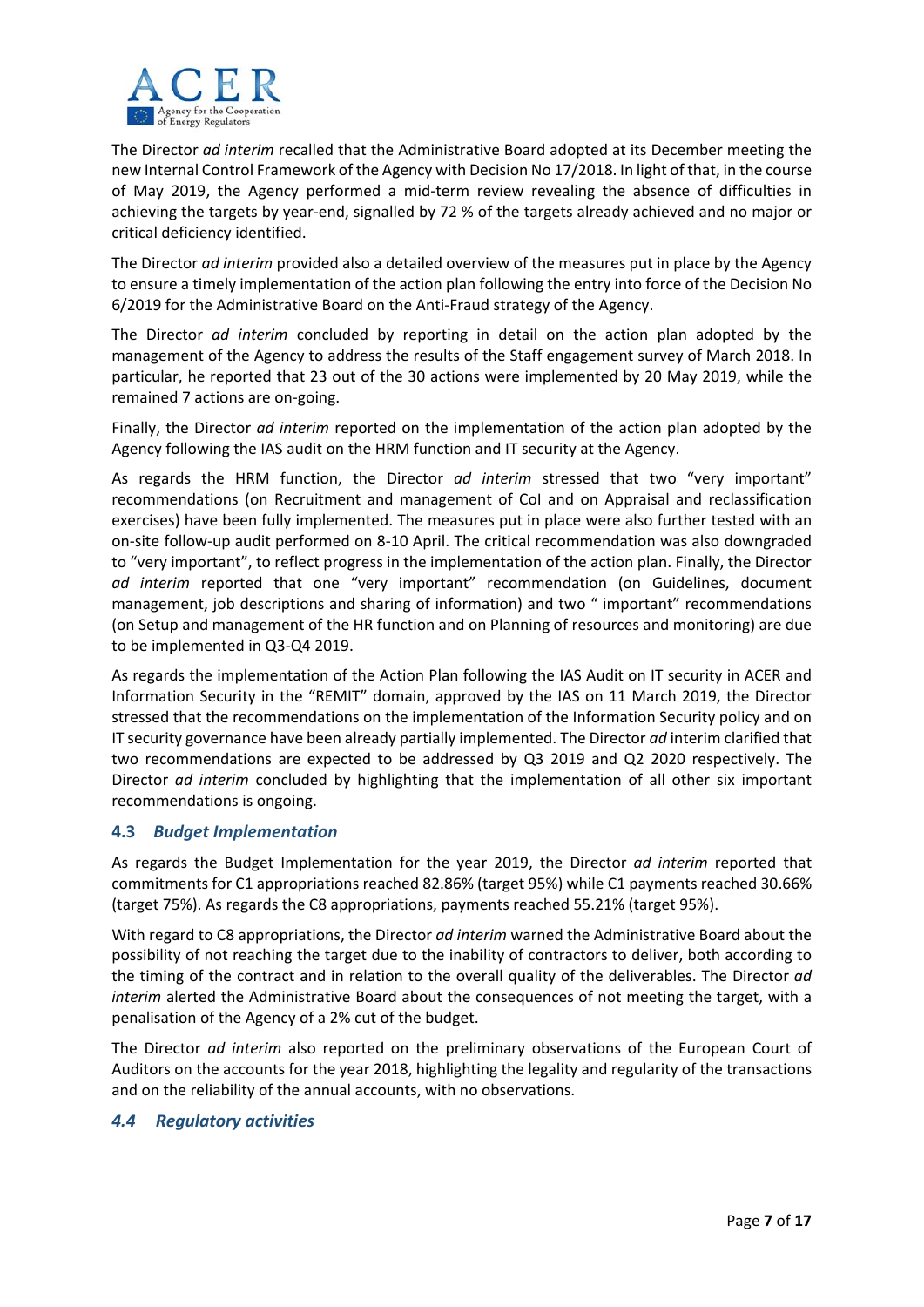

The Director *ad interim* concluded the report by providing an overview on the most recent regulatory tasks performed by the Agency in the first semester of the year 2019. In addition, the Director *ad interim* provided an overview of the amount of decisions that the Agency is expected to deliver. He highlighted the degree of complexity of those decisions concerning terms and conditions or methodologies implementing network codes and most importantly the impact that the Clean Energy Package will have on the Agency, where all decisions having a Union-wide impact will fall directly under the competence of the Agency itself. The Director *ad interim* reported, for instance, that about twenty decisions will have to be taken by the Agency in the course of the year 2020. In this regard he explained that the amount of decisions to be taken by the Agency in the implementation of network codes should also considered in terms of the complexity of the issues raised and therefore the high potential for appeals, the need for translation in the languages of the Union and the possibility for amendments. Therefore, these decisions constitute a significant burden for the Agency in light of the limited financial and human resources that have been assigned by the Budgetary Authority.

In particular, the Director *ad interim* provided insights on the most important decisions adopted by the Agency providing details on the difficulties encountered due to the shortage of human resources that the Agency is constantly facing and the need to maintain its recognised role of qualified actor in the energy sector.

The Director *ad interim* further reported about the appeals currently pending against the decisions adopted by the Agency, pointing to a multiplication of actions both before the Board of Appeal of the Agency and the Court of Justice. In this regard, the Director *ad interim* recalled that the Chair of the Board of Appeal invited the Agency to consider the possibility to further support the Board of Appeal in facing the dramatic increase of its workload. The Director *ad interim* concluded by highlighting that the Agency's services are analysing the possibility given by the new financial regulation to establish indemnities for the administrative costs incurred by the members of the Board of Appeal in the handling of appeal cases. The results will be present to the Administrative Board.

The Director *ad interim* finally reported on REMIT operations, providing the key figures and warned about the risks of failure due to the lack of financial resources.

*Conclusion:* The Administrative Board took note of the report and expressed concerns for the lack of sufficient resources to ensure that the Agency meets its mandate.

## **(5)** *Progress Report from the Board of Regulators*

The BoR Chair reported on the recent activities of the Board of Regulators, with particular regard to the terms and conditions or methodologies foreseen in the Network Codes. The BoR Chair highlighted the availability of the NRAs to cooperate closely with the Agency's staff via the working groups to ensure a timely adoption of the necessary decisions.

The BoR Chair reported further on the activities undertaken at BoR level to ensure that all measures are in place so as that the Agency will be able to act according to the new legal framework in which the Agency will be called to act soon after the entry into force of the recast Agency Regulation.

*Conclusion:* The Administrative Board took note of the report of the BoR Chair and invited the BoR and the Director to involve the Administrative Board at an early stage in all dimensions of the recast Agency's Regulation requiring the adoption of decisions by the Board.

# **(6)** *Report on the Action Plan following the IAS Audit on Information Security at the Agency and in the "REMIT" domain ‐ Action Plan.*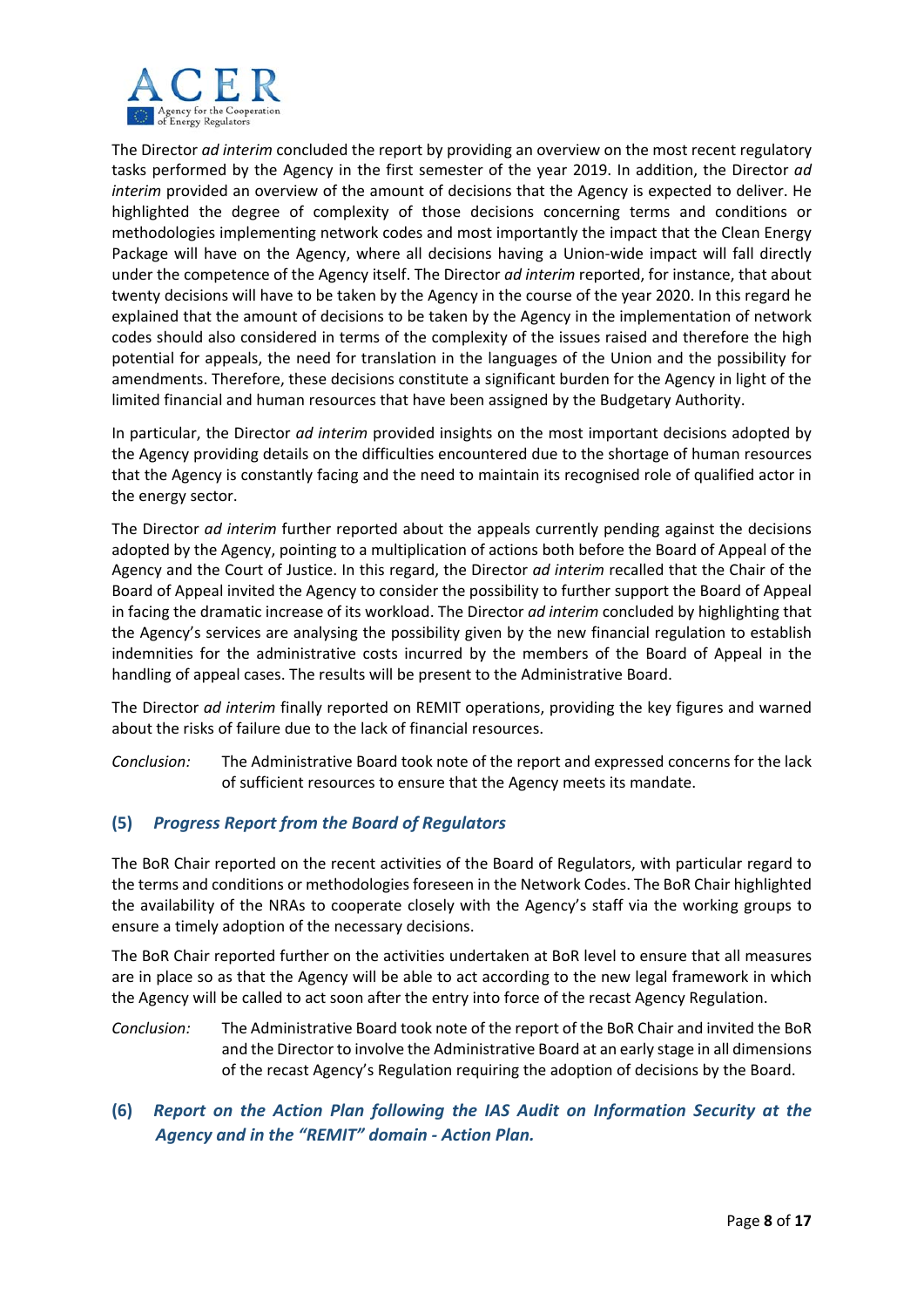

The Director *ad interim* briefed the Administrative Board about the Action Plan following the IAS Audit on Information Security at the Agency and in the "REMIT" domain. The Director *ad interim* reported that, following the Final Audit Report of the Internal Audit Service on Information Security in ACER and in the "REMIT" domain, received in January 2019, the Agency has adopted an Action Plan on the implementation of the accepted recommendations. The Director *ad interim* highlighted that the Final Audit Report only contained important recommendations, with no Critical or Very Important ones.

The Director *ad interim* therefore went through the principal actions envisaged to address the recommendations of the Internal Audit Services and the prioritization of the actions to be undertaken. In particular, the Director *ad interim* drew the attention of Members and Alternates of the Administrative Board to the fact that the envisaged timeline is contingent upon the availability of (human and financial) resources, particularly with regard to those areas where the Agency has been struggling in the past year with insufficient resources. The Director *ad interim* highlighted in this context the postponement of the replacement of ageing REMIT‐related infrastructure.

The Director *ad interim* further clarified the intermediate preparatory actions to be undertaken to mitigate the risks stemming from the timeline for the implementation of the full actions, facilitating the implementation of the Action Plan, taking into account the available resources.

The Director *ad interim* concluded by highlighting that the Agency will revise the Action Plan, and propose more ambitious timelines, in case sufficient additional resources were made available to the Agency and to its REMIT operations, in the budget for the financial year 2020.

*Conclusion:* The Administrative Board took note of the report on the Action Plan following the IAS Audit on Information Security at the Agency and in the "REMIT" domain.

## *SECTION III – ITEMS FOR DECISION*

# **(7)** *Decision on the Financial Regulation of the Agency for the Cooperation of Energy Regulators*

The Director *ad interim* informed the Administrative Board that on 10 May 2019, Commission Delegated Regulation (EU) 2019/715 of 18.12.2018 on the framework financial regulation for the bodies set up under the Treaty on the Functioning of the European Union and the EURATOM Treaty was published. This Delegated Regulation establishes the framework financial regulation for the bodies which are set up by the Union under the Treaty on the Functioning of the European Union and the Treaty establishing the European Atomic Energy Community and which have legal personality and receive contributions charged to the Union budget ('Union bodies').

In light of the above, the Director *ad interim*, explained that it is necessary to repeal the current Financial Regulation of the Agency as it shall be aligned with Regulation (EU, Euratom) 2018/1046. This would allow for additional simplification and clarification of rules to take into account the experience gained in their application, and will improve further the Agency's governance and accountability with regard to the application of the financial rules.

The Director *ad interim* drew the attention of the Administrative Board that Recital 38 of Commission Delegated Regulation (EU) 2019/715 establishes that transitional provisions shall be maintained for programming and for the consolidated annual activity reporting. This is due to the fact that the Union bodies need time to adapt to the new programming and reporting.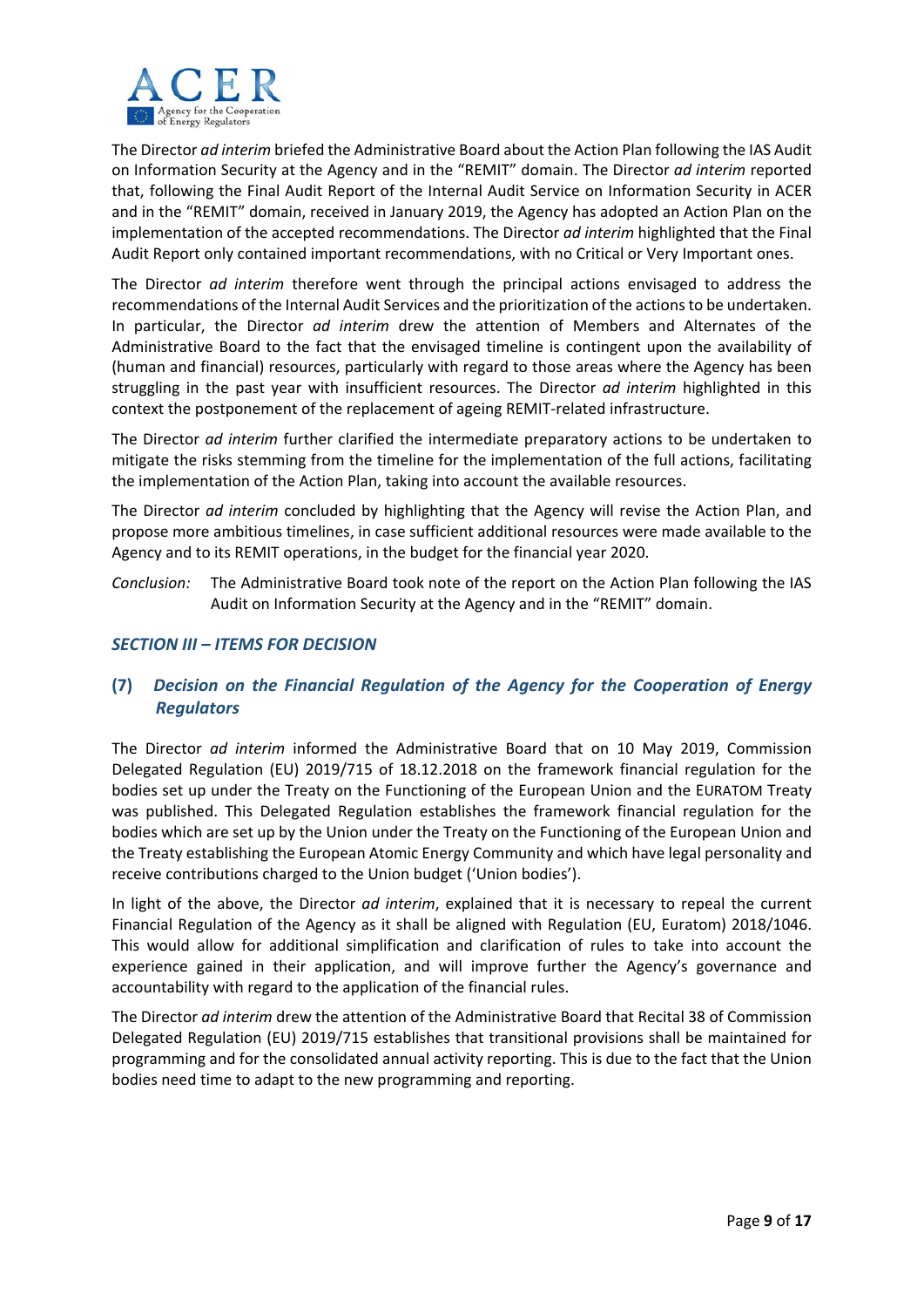

In light of the above, and as established by Article 113 and 114 of Commission Delegated Regulation (EU) 2019/715, Decision No 22/2013 of the Administrative Board of the Agency of 12 December 2013 on the adoption of the Financial Regulation of the Agency for the Cooperation of Energy Regulators shall be repealed. Only Articles 32 and 47 of Decision AB no 22/2013 shall continue to apply until 31 December 2019.

The Director *ad interim* finally reported that the Decision of the Administrative Board adopting the new Financial Regulation should be applicable retroactively as from 1 January 2019 with the exception of Articles 32 and 48 to be applicable as of 1 January 2020 only.

The Administrative Board, in light of the late submission, decided to adopt the Financial Regulation via written procedure to ensure that Members could make themselves acquainted with the content of the act to be adopted and the changes brought about by the new Financial Regulation.

- *Conclusion*: (1) The Administrative Board took note of the report on the changes brought about by Commission Delegated Regulation (EU) 2019/715 of 18.12.2018 on the framework financial regulation for the bodies set up under the Treaty on the Functioning of the European Union and the Euratom Treaty;
	- (2) The Chair of the Administrative Board declared urgency for the adoption of the Financial Regulation via written procedure.

# **(8)** *Authorisation to engage in Outside Activities of Mr Pototschnig*

The Chair recalled that, on 6 September 2018, the Administrative Board adopted by unanimity Decision No 13/2018 granting permission to Mr Alberto Pototschnig to engage in outside activities. The permission concerned the engagement in outside activities as Part-time Professor at the Florence School of Regulation for a maximum of two hundred hours – one hundred of which that could have been performed during working hours – with no costs to be incurred by the Agency and no remuneration in excess of EUR four thousand five hundred. The authorisation was granted for the period 16 September 2018 – 15 September 2019.

On 13 December 2018, the Administrative Board adopted by unanimity Decision No 16/2018 on the adoption by analogy of the Commission Decision on outside activities and assignments and on occupational activities after leaving the Service. This Decision introduced more flexibility in the assessment of individual cased and provided for a more favourable treatment of staff members compared to the previous legal framework under which Decision No 13/2018 was adopted.

Mr Pototschnig highlighted that his contract of employment with the Agency will end on  $31<sup>st</sup>$ December 2019 and he requested authorisation to engage in outside activities for the remainder of his contract of employment with the Agency by acting with the same role of Part-time Professor at the Florence School of Regulation as authorised pursuant to Decision No 13/2018.

The Administrative Board, after having invited Mr Pototschnig to leave the meeting, to allow for discussion, concluded by authorising Mr Pototschnig to engage in outside activities as Part‐time Professor at the Florence School of Regulation out of working hours. The Chair declared urgency for the adoption of the consequent decision setting the conditions of engagement in outside activities via written procedure.

*Conclusion*: The Chair declared urgency for the adoption via written procedure of the decision authorising Mr Alberto Pototschnig to engage in outside activities for the period 16 September – 31 December 2019.

# *(8.1) Replacement of No. 1 Reporting Officer for the annual performance appraisal of Mr Pototschnig*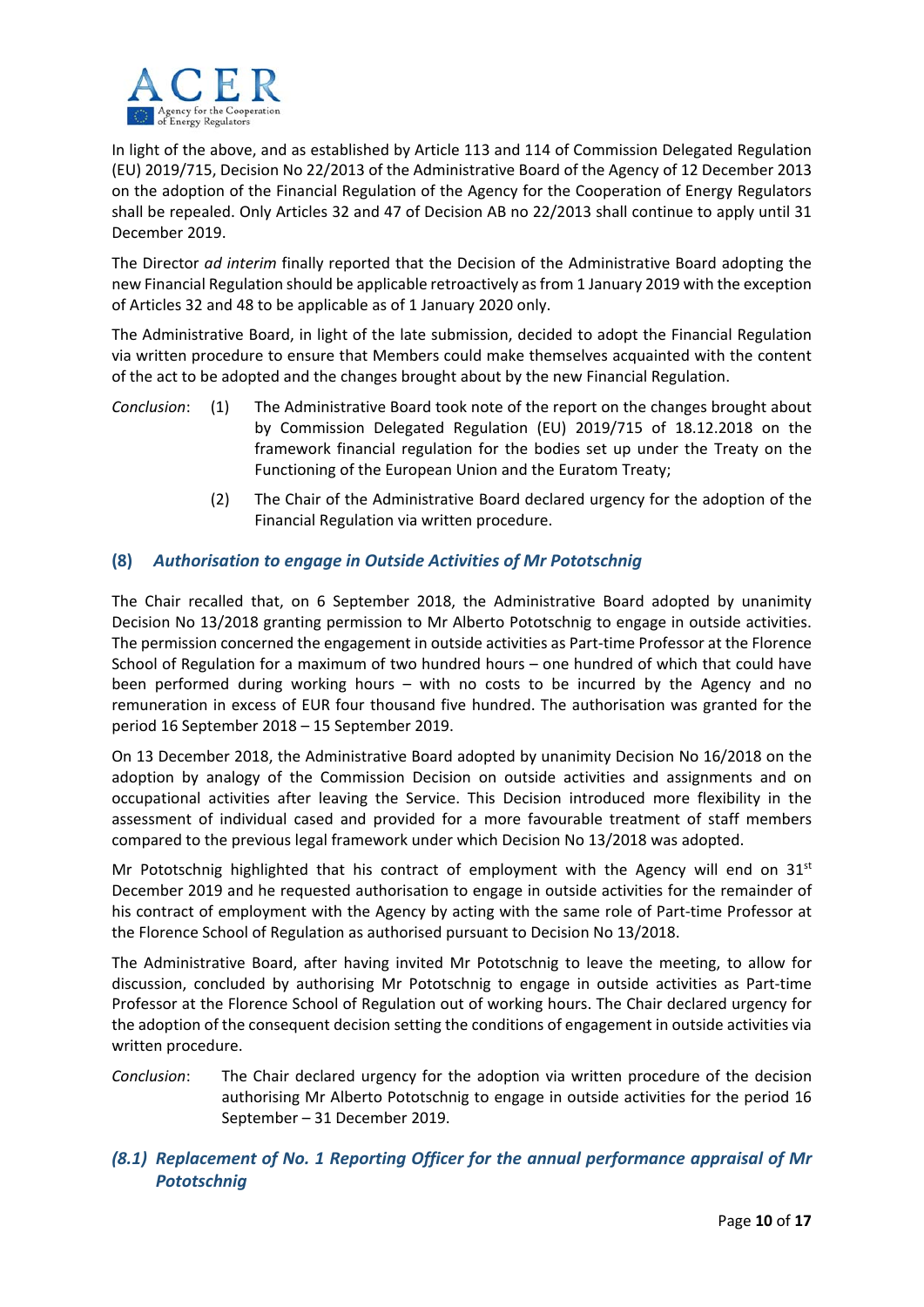

The Chair recalled that an annual appraisal exercise is organised at the beginning of each calendar year to assess the performance of the staff of the Agency. In this context, Mr Pototschnig shall be assessed in terms of his efficiency, competencies and conduct. In light of this, she recalled that the Administrative Board shall designate at least two reporting officers from its Members with the mandate to assess the annual performance of the Director. One of the two Members should be selected among the Members appointed by the European Commission. The Chair reported that she is excluded from the designation, as she will be acting as appeal assessor.

At the 40<sup>th</sup> meeting, with Decision No 2/2019, the Administrative Board designated Ms Agnieszka KAZMIERCZAK and Dr Jochen PENKER as reporting officers with the mandate to assess the annual performance of Mr Pototschnig.

The Chair recalled that Ms KAZMIERCZAK is no longer a member of the Administrative Board and therefore the Administrative Board shall agree on the appointment of one reporting officer replacing Ms KAZMIERCZAK and adopt the proposed decision.

The representative of the European Commission informed the Administrative Board that Ms Anne MONTAGNON would be available in replacing Ms KAZMIERCZAK in her role as reporting officers.

Upon invitation of the Chair, the representative of the European Commission provided a report on the status of the procedure for the appraisal of the performance of Mr Pototschnig.

- *Conclusion*: (1) The Administrative Board adopted, by unanimity, Decision No 9/2019 on the appointment of Ms Anne MONTAGNON to replace Ms KAZMIERCZAK as Reporting Officer for the annual appraisal of the performance of Mr Pototschnig;
	- (2) The Administrative Board invited Mr Pototschnig to submit his self‐assessment to allow the performance appraisal exercise to be concluded according to the applicable legal framework.

## *SECTION IV – ITEMS FOR ADOPTION*

# **(9)** *Consolidated Annual Activity Report of the Agency for the Cooperation of Energy Regulators for the year 2018*

The Director *ad interim* recalled that each year the Agency shall prepare the Consolidated Annual Activity Report providing an overview of the activities of the Agency for the previous year. He highlighted that the Consolidated Annual Activity Report shall contain an independent section on the regulatory activities of the Agency, approved by the Board of Regulators, and a section on financial and administrative matters.

The Director *ad interim* informed the Administrative Board that, on 16 May 2019, the Board of Regulators approved the independent section of the Consolidated Annual Activity Report on the regulatory activities of the Agency during the year considered.

The Administrative Board is therefore called to adopt and publish the Consolidated Annual Activity Report, on the basis of the draft annual report referred to in Article 17(8) of the Agency's funding Regulation. The report shall be transmitted to the European Parliament, the Council, the Commission, the European Court of Auditors, the European Economic and Social Committee and the Committee of the Regions by 15 June of each year.

The Director *ad interim* highlighted that the Consolidated Annual Activity Report is structured according to the template foreseen in the Communication from the Commission on the guidelines for programming document for decentralised agencies and the template for the Consolidated Annual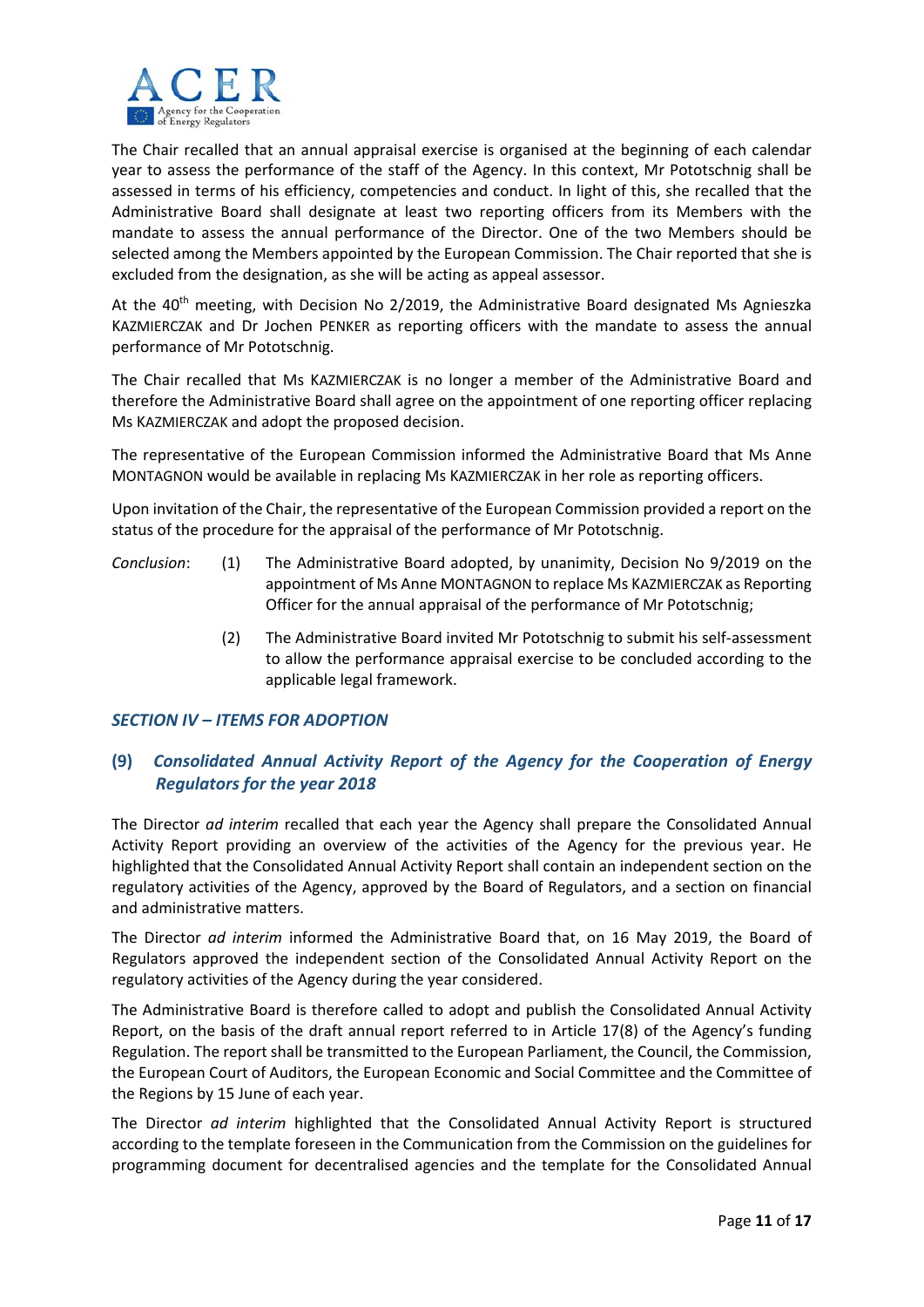

Activity Report for decentralised agencies of 16.12.2014. He further highlighted that, compared to the Consolidated Annual Activity Reports submitted in previous years, the introductory contains sections highlighting the Agency's key achievements in 2018, as well as the tasks deprioritised or not executed due to lack of resources.

The Administrative Board examined the Agency's 2018 Annual Activity Report and noted that he Agency aligned its policies and operational achievements with the EU priorities in the field of energy in line with ACER 2018 work programme (i.e. the completion of the internal energy market and the monitoring of trading in the wholesale energy markets of the Union remained at the heart of the Agency's objectives).

The Administrative Board recognised that the challenges faced by the Agency related to the completion of the internal energy market, including delivering the benefits to EU energy consumers, are correctly identified and the operational achievements contributing to the implementation of the EU energy policy priorities are convincingly presented.

The Administrative Board acknowledged that the Agency largely met its objectives through prioritisation and redeployment of staff, to overcome the difficulties encountered due to resource constraints and the need to allocate resources for peaks of unpredictable workload, especially when called to replace NRAs in the adoption of decisions requesting high‐level expertise.

The Administrative Board expressed concerns for the resource constraints under which the Agency is forced to operate. Due to these constraints, the Agency's work could have not been done to the extent which would be desirable, limiting the ability of the Agency to contribute to the completion of the internal energy market to the benefit of energy consumers and the competitiveness of the Union.

The Administrative Board highlighted the Agency's key achievements for the year 2018. In particular, the Administrative Board welcomed the publication of the Annual Market Monitoring Report on the remaining barriers to the Internal Energy Market, the successful shift of the Agency's work to accompanying and monitoring the implementation of the already adopted network codes in electricity and gas. With regard to REMIT, the Administrative Board, welcomed the implementation of the regulation on wholesale energy market integrity and transparency, highlighting: i) the increasing number of alerts being transmitted to NRAs for further investigation; ii) the conclusion of a substantial number of preliminary initial assessments of potential market abuse cases (the Agency prioritises the market monitoring of cross-border trading activities); and iii) the improvement of data quality, by providing updates of guidance documents on data reporting.

The Administrative Board recognised that the Agency reached a high level rate of execution for commitment appropriations and that the key performance indicator targets were largely met, with the exception of a few indicators concerning the improvement of REMIT data quality, due to the lack of sufficient resources, and staff satisfaction. The crucial issue of staff satisfaction was discussed in details by the Administrative Board. The Agency has adopted an ambitious action plan with measures to be implemented under the close monitoring of the Administrative Board, so as to ensure that an engaging and attractive working environment is established.

The Administrative Board further recognised that the Director *ad interim* has provided a clear declaration of assurance and the Administrative Board recognised that the controls and supervisory checks performed in 2018 provided no evidence of significant or repetitive errors in reporting by Agency departments, budget execution, human resources management or KPI implementation. The Administrative Board further recalled that the monitoring reviews showed no instances of inadequate or ineffective controls that could expose the Agency to key risks.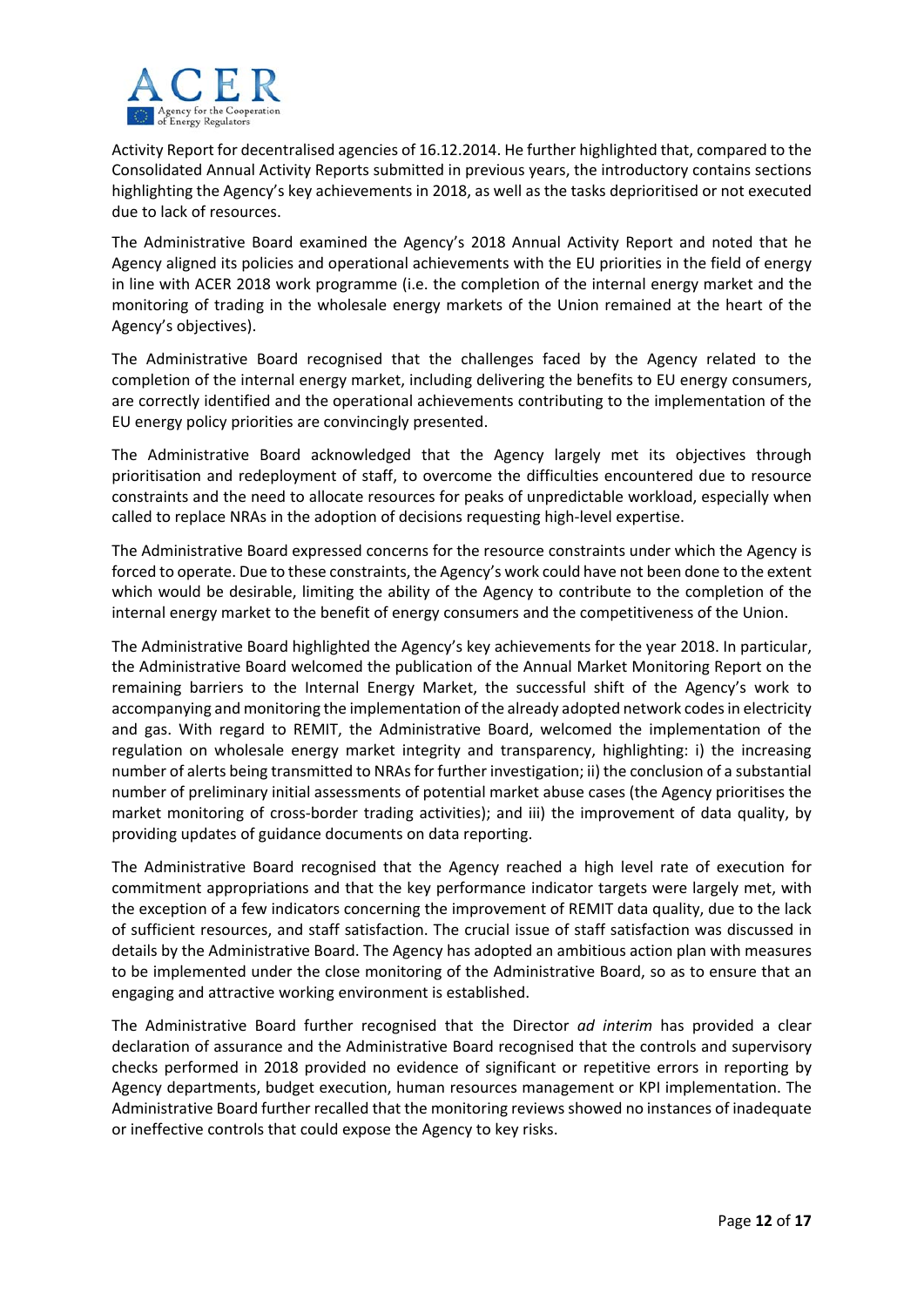

The Administrative Board, therefore, concluded that the Agency successfully implemented the 2018 work programme. The available resources allocated to the activities described in the Report were used for their intended purpose in accordance with sound financial management principles.

Conclusion: The Administrative Board adopted, by unanimity, the Consolidated Annual Activity Report of the Agency for the Cooperation of Energy Regulators for the year 2018.

## **(10)** *Opinion on the final accounts of the Agency for the financial year 2018*

Upon invitation of the Chair, the Director *ad interim* intervened recalling that in accordance with Article 99 of the Financial Regulation of the Agency, the Accounting Officer shall draw up the final accounts of the Agency upon receiving the observations on the provisional accounts from the European Court of Auditors. He concluded by recalling that the final accounts shall be sent by the Director to the Administrative Board for an opinion.

The Director *ad interim* further reported that the European Court of Auditors adopted the opinion on the provisional accounts of the Agency on 14 May 2019 and the final accounts were received from the accounting services of DG BUDG on 11 June 2019 only.

In this regard, the Director *ad interim* highlighted that the European Court of Auditors concluded that the Agency's accounts presented fairly, in all material respects, the financial position of the Agency at 31 December 2018, the results of its operations, its cash flows, and the changes in net assets for the year then ended. The European Court of Auditors further confirmed that the Agency's accounts have been drafted in accordance with its Financial Regulation and with accounting rules adopted by the Commission's accounting officer, based on internationally accepted accounting standards for the public sector. The European Court of Auditors further concluded by highlighting that the Agency's revenues and payments underlying the accounts for the year 2018 are legal and regular in all material respects.

The Administrative Board welcomed the opinion of the European Court of Auditors and congratulated the Director *ad interim* for the activity performed considered that the Agency did not receive observations on the final accounts.

Conclusion: The Administrative Board adopted, by unanimity, Opinion No 1/2019 endorsing the final accounts of the Agency for the financial year 2018.

## *SECTION V – ITEMS FOR INFORMATION*

# **(11)** *Joint proposal from the Director and the BoR on the establishment of Agency's Working Groups and their Rules of Procedure*

Upon invitation of the Chair, the Director *ad interim* briefed the Administrative Board on the current working procedures of the Agency to ensure the cooperation of National Regulatory Authorities ('NRAs') and the changes to be brought by the recast of the Agency's Regulation. In particular, the Director *ad interim* recalled that, since its inception, the Agency has established, by Director's decision, working groups composed of staff members and representatives of the NRAs. The working groups, under the supervision of the Director, have been supporting the decision-making process of the Agency in the performance of those regulatory activities requiring a favourable opinion of the Board of Regulators. The Director *ad interim* highlighted that the working groups of the Agency encompass the Electricity Working Group, the Gas Working Group and the Market Integrity and Transparency Working Group.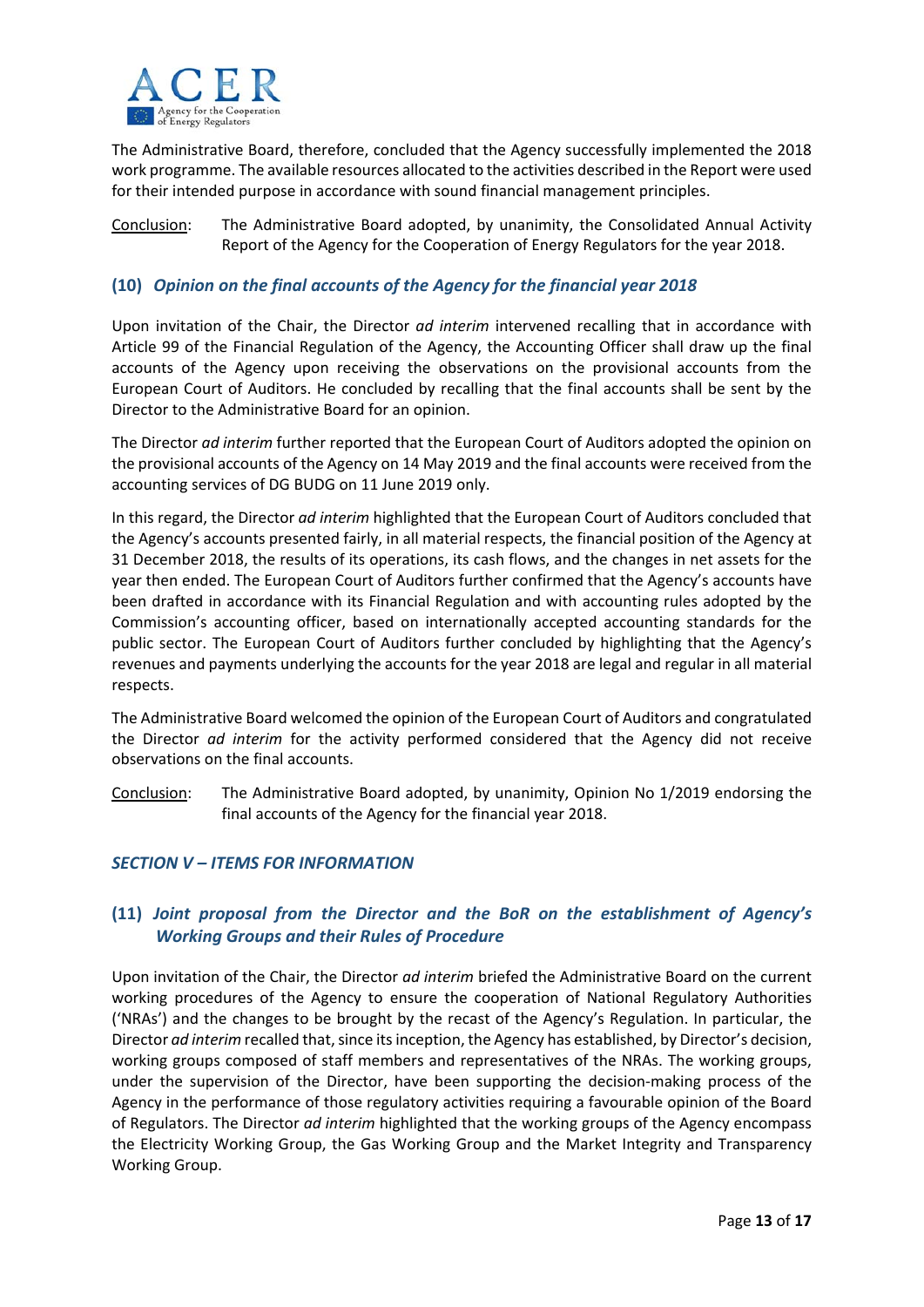

The Director *ad interim* further highlighted that the recast Agency's Regulation has formalised the role of the working groups of the Agency in supporting the Director and the Board of Regulators in the regulatory field, in particular at the time of preparing opinions, recommendations and decisions which are subject to the favourable opinion of the Board of Regulators. In addition, the Recast Agency's Regulation has changed the governance structure of the working groups by establishing that the Administrative Board is not only called to establish or remove working groups, but it shall also adopt and publish internal rules of procedure for the functioning of the working groups.

In particular, the Director *ad interim* stressed that the Administrative Board will be called to establish or remove working groups on the basis of i) a joint proposal from the Director and the Board of Regulators, and ii) a favourable opinion of the Board of Regulators. The adoption of the internal rules of procedure of the working groups will instead require the proposal from the Director and the prior consultation with the Board of Regulators and its favourable opinion.

The Director *ad interim* further reported that, on 16 May 2019, he agreed with the Board of Regulators a joint proposal for the establishment of the Electricity and Gas Working Groups. He also shared with the Board of Regulators a draft proposal for the rules of procedure of the working groups.

The Director *ad interim* therefore concluded that, at the time of entry into force of the Recast Agency's Regulation, it would be appropriate to avoid disruptions in the regulatory activities of the Agency and, therefore, it would be essential to ensure the timely adoption of the decisions establishing the working groups and setting their rules of procedure.

In light of the above, the Director *ad interim* invited the Administrative Board to consider the adoption of those decisions via written procedure to meet the above‐mentioned objectives.

The Administrative Board clarified that, due to the need to ensure the timely adoption of the decisions concerning the establishment of the Gas and Electricity Working Groups and their rules of procedures, and the short notice with which it is called to take such decisions, only minor changes to the existing rules of procedure would be considered acceptable.

The Administrative Board, in light of the role that it has been assigned to it by the recast Agency's Regulation, invited the Director *ad interim* and the Board of Regulators to ensure its early involvement in any act involving its approval and invited the Director *ad interim* and the Board of Regulators to consider proposing a revision clause for the rules of procedures of the Working Groups of the Agency and establish a roadmap in that respect.

- *Conclusion*: (1) The Administrative Board took note of the changes brought about by the Recast Agency's Regulation and the Chair declared the urgency for the establishment of the Gas and Electricity Working Groups and the adoption of the rules of procedure once the Recast Agency's Regulation enters into force.
	- (2) The Administrative Board invited the Director *ad interim* and the Board of Regulators to ensure an early involvement of the Administrative Board on the discussion concerning the decision‐making process of the Agency;
	- (3) The Administrative Board invited the Director *ad interim*  to present at the December meeting, a roadmap on the process for the amendment and adoption of the decision‐making process of the Agency.

*SECTION IV ‐ DISCUSSION*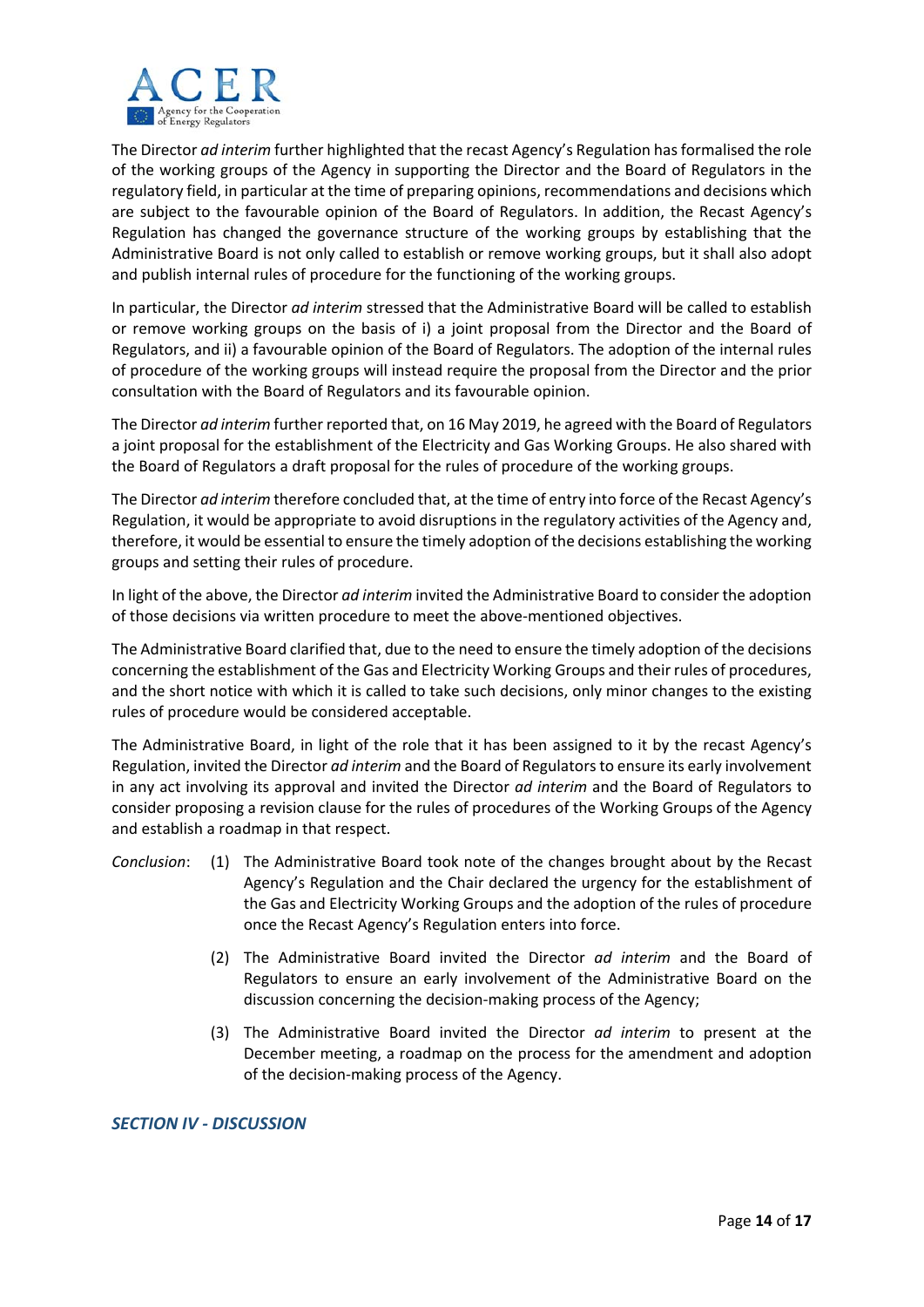

# **(12)** *Report on the risks of failure of the Agency due to the shortage of human resources after the Clean Energy Package*

The Director *ad interim* briefed the Administrative Board about the risks of failure deriving from the lack of human resources available to the Agency to face the additional tasks assigned by the Clean Energy Package with a large number of deliverables of complex nature to be concluded within the first six months after its entry into force.

The Director *ad interim*, therefore, illustrated that, according to the Agency's estimates, the additional tasks attributed to the Agency by the Clean Energy Package would require the provision of additional 28 TAs. These additional resources, coupled with those needed to deliver on the Agency's pre‐existing mandate, lead to a total request of 59 FTEs. However, despite additional tasks were added to the remit of the Agency during the legislative negotiation, there was no revision of the CEP Financial Statement, which still envisages the provision of appropriations mostly for contract agents rather than of positions for temporary agents with a grade commensurate to the level of technical complexity, requesting, for some deliverables, technical expertise out of the core activities of the Agency.

The Director *ad interim*, therefore, drew the attention of the Administrative Board to the fact that, due to the limited provision of human resources with the attribution of appropriations not equivalent to the level of responsibilities assigned to the Agency, the latter will be forced to deprioritise and delay other tasks mandated to it so as to meet the deadlines for the most important deliverables envisaged by the Clean Energy Package for the last semester of the year 2019 and the first quarter of the year 2020.

The Director *ad interim* highlighted the potential risk of failure of the Agency due to the increased number of tasks and the absence of an adequate mirroring of those tasks in sufficient human and financial resources.

The Director *ad interim* further turned to the perennial challenge faced by the Agency concerning REMIT. In this regard, he highlighted that the financial resources currently needed by the Agency to ensure adequate support the REMIT IT system, its operations and its development amount to 3.5 Mio EUR per year. To the contrary, the Agency will be facing a shortage of financial resources for the year 2020 for REMIT, being provisionally set at 2.8 Mio EUR.

The Director *ad interim* therefore invited Mr Zuleger to provide a report on the risks of failure of the Agency due to the shortage of financial resources for REMIT.

Mr Zuleger reported that the draft Budget 2020 foresees 2.8 Mio EUR to support REMIT operations. He highlighted that this amount was estimated by DG ENER's expert group in the year 2016 to cover current operations only. Mr Zuleger highlighted that the estimate of DG ENER's expert group was based on the then applicable set of data records, which has tripled since then, due to network developments and more liquidity in the market.

The increase of the amount of data entails the need of larger infrastructure and support services to handle such data. Mr Zuleger, therefore, draw the attention of the Administrative Board to the fact that, if the 2020 budget were to include funding for REMIT IT operations of 2.8 Mio EUR, the Agency will not be in a position to: i) progress with the re-establishment of a disaster recovery site, as recommended by the European Court of Auditors, ii) to guarantee software developments, allowing the collection of all the data that the Agency is mandated to gather.

Properly with regard to this last element of concern, Mr Zuleger stressed that the Agency will not be in a position to gather data concerning financial transaction and share them with financial authorities, with the result of not being in a position to detect cross-sector manipulation between financial and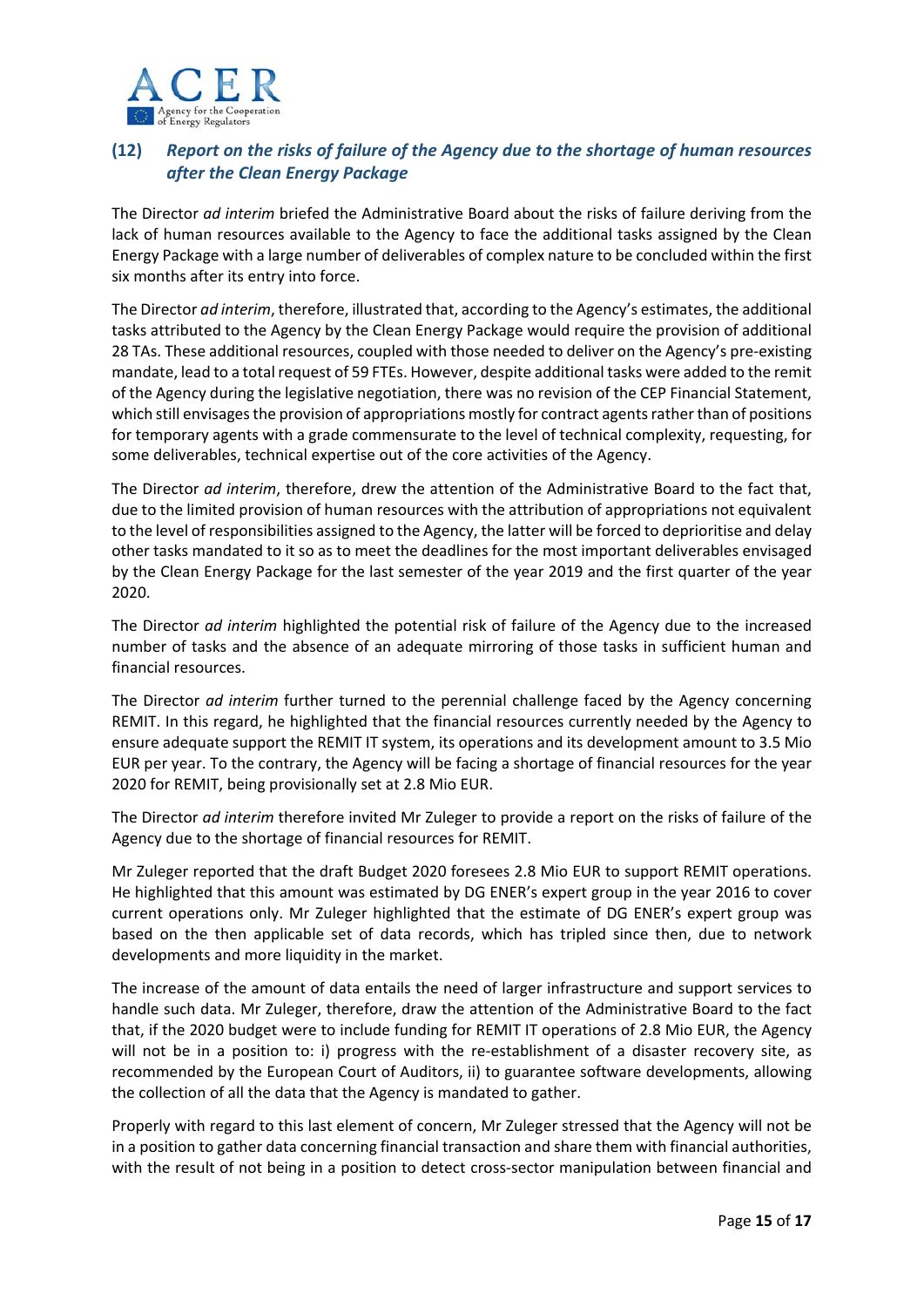

energy markets. Mr Zuleger, therefore, stressed the danger deriving from the lack of financial resources in fulfilling one of the objectives of REMIT entrusted by the European legislator to the Agency.

Mr Zuleger also stressed that the Agency is receiving an increasing number of complaints due to the delays in providing support to reporting parties. This is affecting the reputation of the Agency and above all the overall functioning of the market, increasing costs for the delays of the Agency and the uncertainties deriving from the lack of clear guidance for the reporting of data.

Mr Zuleger also stressed that the lack of human and financial resources reduces the possibility to share data with other institutions, such as DG COMP, DG FISMA, and national competition authority, which would increase the overall value of those data to the benefit of European consumers.

The representative of the European Commission highlighted the budgetary constraints affecting horizontally all European Institutions, bodies and agencies, besides those having to face emergencies. He further stressed the increase of financial and human resources available to the Agency compared to the current financial year. The representative of the European Commission invited the Director *ad interim* to consider putting in place transitory measures to manage scarcity of resources, similar to other European bodies.

The Director *ad interim* and the Administrative Board expressed appreciation for the effort of DG ENER in supporting the Agency for the budget for the financial year 2020. However, it expressed once again concerns for the lack of adequate financial resources for the Agency, dissatisfaction for the current budgetary forecasts for the Agency.

- *Conclusion*: (1) The Administrative Board expressed reservations for the current shortage of financial and human resources after the Clean Energy Package;
	- (2) The Administrative Board decided to continue the discussion on this topic at its next meeting in order to find solutions better to support the Agency in the negotiations for the budget, inviting the Agency to provide an action plan to improve the communication of the Agency's bodies with other stakeholders involved in the budgetary cycle.

## **(13)** *Procedure for the selection of the Director of the Agency*

The Chair of the Administrative Board recalled that on 15 October 2018, the Commission published a new vacancy notice for the post of Director of the Agency, inviting to submit applications by 26 November 2018. At its 39th meeting, the Administrative Board discussed the procedure and practical arrangements for the appointment of the Director of the Agency. At its 40<sup>th</sup> Administrative Board adopted the practical arrangements for the selection and appointment of the Director of the Agency and adopted the Evaluation Grid.

The Representative of the European Commission provided an update of the status of the selection procedure.

The Chair of the Administrative Board reported about the arrangements put in place with the Board of Regulators for the purpose of the selection of the Director of the Agency.

## *Conclusion*: (1) The Administrative Board took note of the developments in the procedure for the selection of the Director of the Agency;